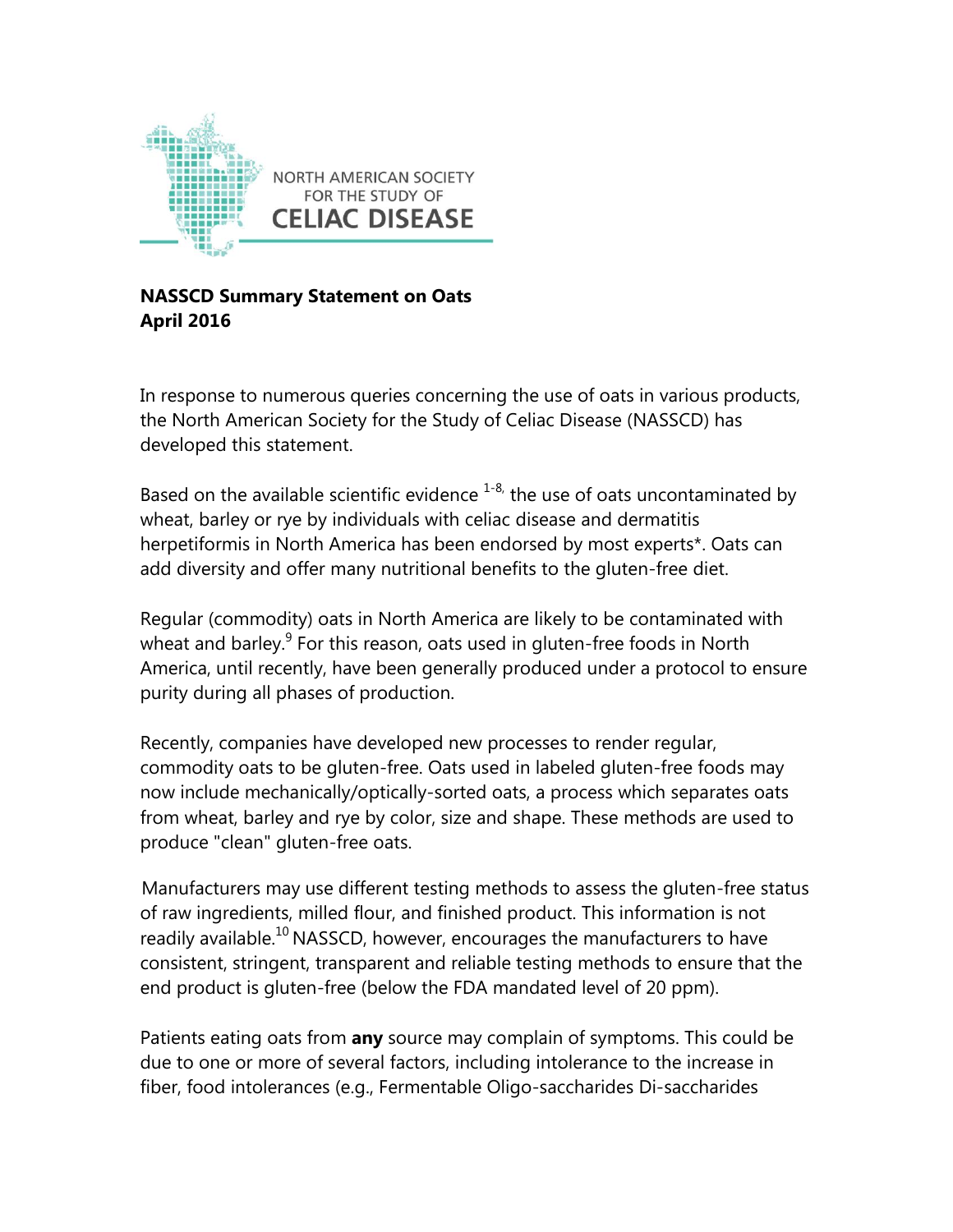Mono-saccharides and Polyols (FODMAPs), or fructose), contamination with gluten, or, rarely, the development of an immune response to oat protein, similar to that occurring due to gluten. $11,12$ 

The decision to include **any type of oats** in a patient's gluten-free diet should be discussed with the patients' doctor and dietitian and should include monitoring of anti-tissue transglutaminase (anti-tTG) antibody levels before and after their commencement. Persistent or recurrent symptoms should prompt an assessment that may include an intestinal biopsy.

If gluten contamination is suspected, patients can report an adverse event via MedWatch, the FDA's Adverse Event Reporting System by phone: 800-332-1088 or online:

https://www.accessdata.fda.gov/scripts/medwatch/index.cfm?action=reporting.h ome. Consumers should retain the packaging of any product they suspect for potential analysis.

## Summary

The NASSCD applauds the significant efforts of those who are striving to bring safe gluten–free oats to the gluten-free community. For any oats grown as pure oats or processed to be gluten-free, there must be rigorous testing and results available for scrutiny. We believe best practices methodology, rigorous and precise testing and testing validation, and transparency of gluten-free testing data are required. Ensuring safety for patients with celiac disease consuming any oat products will depend on reliable testing measures that consistently guarantee less than 20ppm of gluten.

\*There are no studies of oats in those with non-celiac gluten sensitivity.

## **References**

- 1. Dissanayake AS, Truelove SC, Whitehead R. Lack of harmful effect of oats on small-intestinal mucosa in coeliac disease. Br Med J 1974;4:189-91.
- 2. Janatuinen EK, Pikkarainen PH, Kemppainen TA, Kosma VM, Jarvinen RM, Uusitupa MI, Julkunen RJ. A comparison of diets with and without oats in adults with celiac disease. N Engl J Med 1995;333:1033-7.
- 3. Srinivasan U, Leonard N, Jones E, Kasarda DD, Weir DG, O'Farrelly C, Feighery C. Absence of oats toxicity in adult coeliac disease. Bmj 1996;313:1300-1.